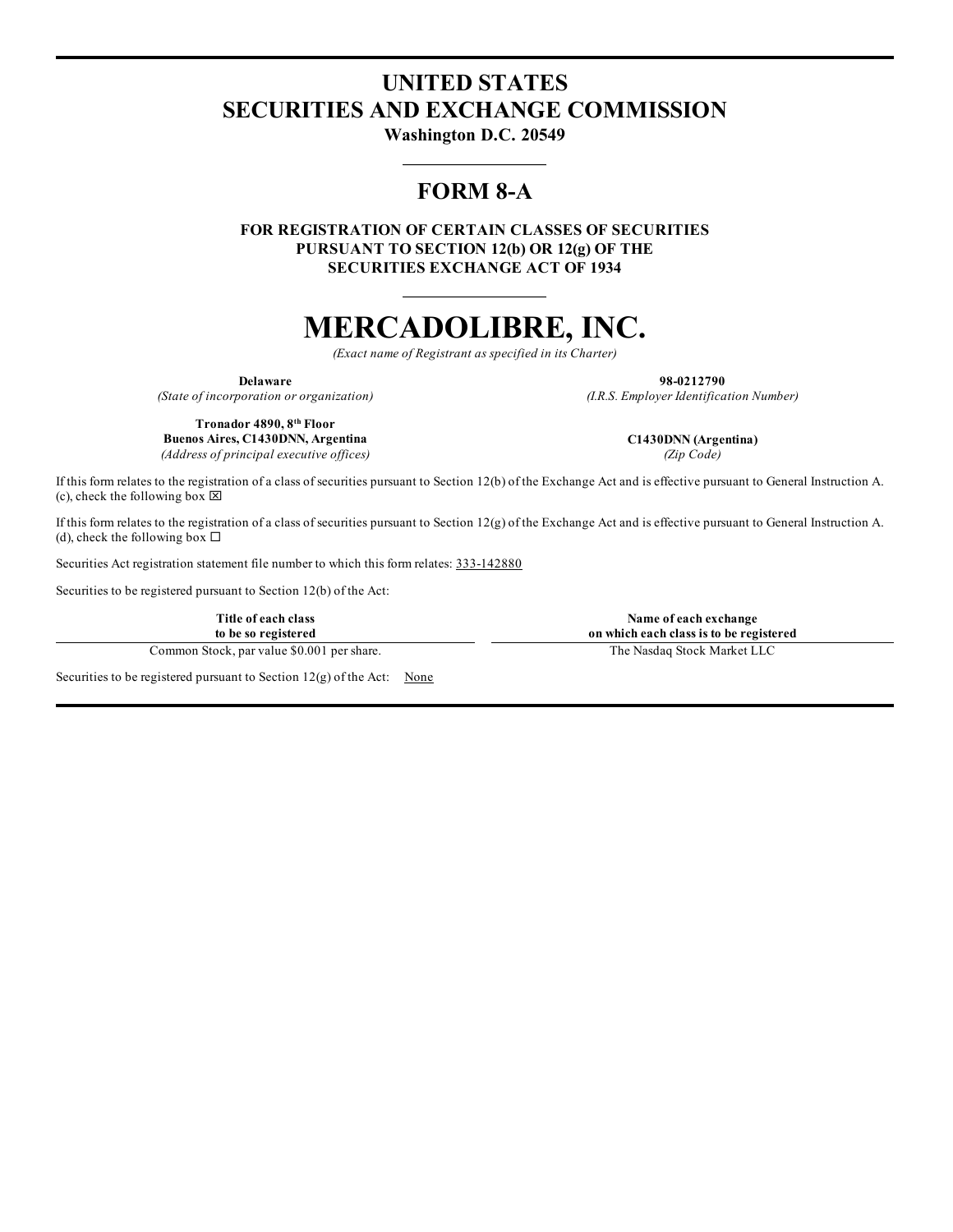#### **INFORMATION REQUIRED IN REGISTRATION STATEMENT**

#### **Item 1. Description of Registrant's Securities to be Registered.**

The description of the common stock, par value \$0.001 per share, of MercadoLibre, Inc., a Delaware corporation (the "Registrant"), is set forth under the caption "Description of Capital Stock" in the Registrant's Registration Statement on Form S-1 (Registration No. 333-142880), as initially filed with the Securities and Exchange Commission (the "SEC") on May 11, 2007, as amended (the "Registration Statement"), and such description is incorporated herein by reference. Such description included in any form of prospectus relating to the Registration Statement subsequently filed by the Registrant with the SEC pursuant to Rule 424(b) under the Securities Act of 1933, as amended, is hereby deemed incorporated by reference herein.

#### **Item 2. Exhibits.**

Not applicable.

2